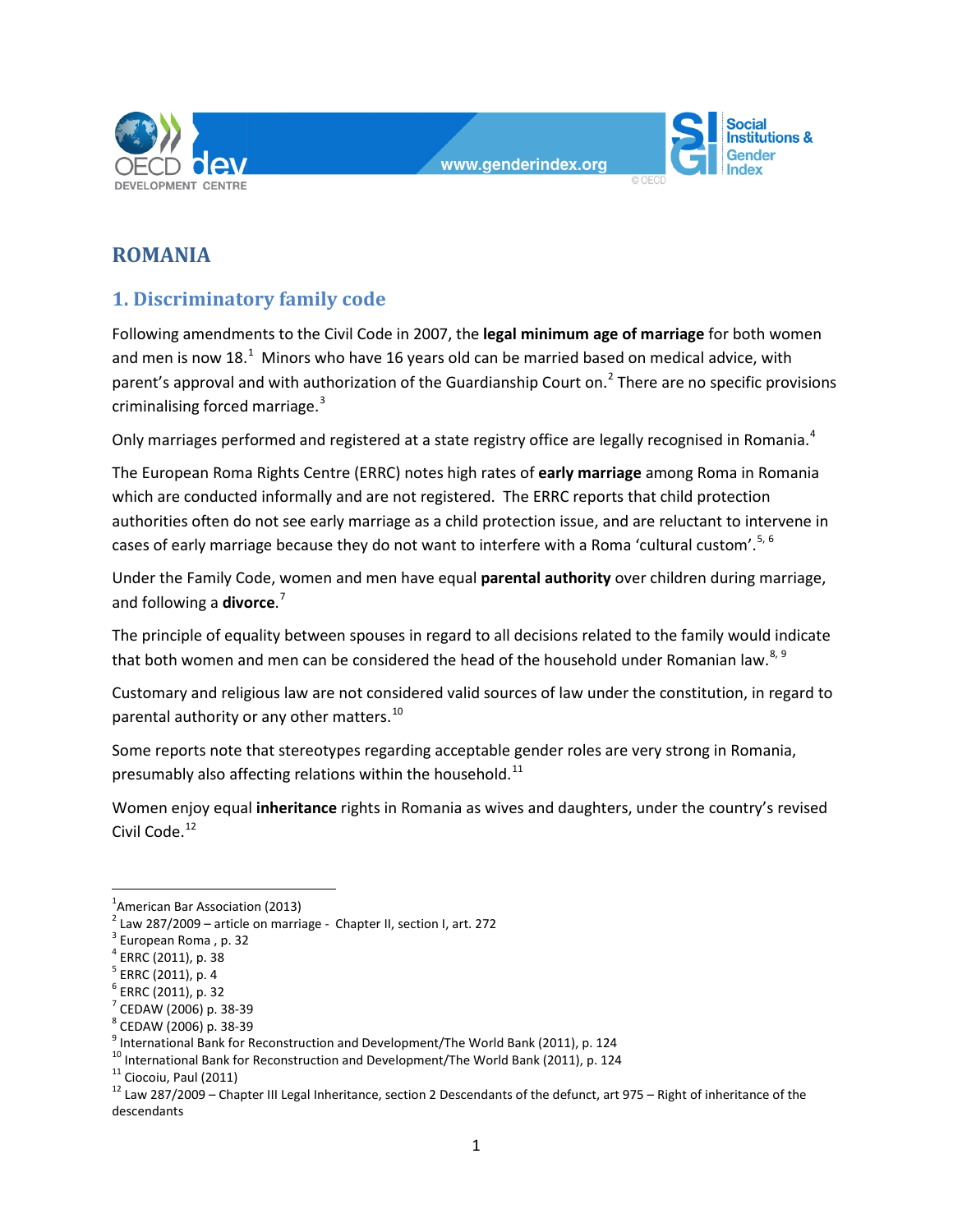Customary and religious law are not considered valid sources of law under the constitution, in regard to inheritance or any other matters. $^{13}$  $^{13}$  $^{13}$ 

#### *More*

Both spouses have the **rights to initiate divorce** by law (this is specified by article 373 of the Romanian Civil Code $)^{14}$ .

## **2. Restricted physical integrity**

Romania has neither signed nor ratified the Council of Europe 'Convention on preventing and combating violence against women and domestic violence'.[15](#page-1-2)

In 2000, amendments to the Criminal Code introduced family relationship as an admissible aggravating factor in cases of violent assault.<sup>16</sup> Further, 2003 saw the adoption of Law no. 217 on Preventing and Combating **Domestic Violence**. [17](#page-1-4), [18](#page-1-5) The 2003 law defines domestic violence as 'any physical or verbal act committed intentionally by a family [member] that causes physical, psychological, or sexual suffering, or material damages. Domestic violence also includes preventing women from using their fundamental rights and freedoms.<sup>'[19](#page-1-6)</sup> Amendments to the 2003 law in 2012 introduced restraining orders.[20](#page-1-7)

Law no. 217 on Preventing and Combating Domestic Violence addresses the role of social workers, prevention measures, mediation, shelters, protection measures and sanctions in regard to domestic violence.<sup>[21](#page-1-8)</sup> An official statement by the government of Romania notes that in 2010, a national-level campaign of activities raising awareness of domestic violence took place, and that in 2011, a special website was set up to provide information on domestic violence and its prevention.<sup>22</sup> However, the Women Against Violence Europe (WAVE) network notes that there is no national action plan to address violence against women in Romania, and the US Department of State reports that the government does little to address domestic violence.<sup>[23](#page-1-10), [24](#page-1-11)</sup>

According to WAVE, in 2009 there were 12,088 cases of 'family violence' reported to the police (data not segregated by gender or type of violence). WAVE also report that the 2003 law on protective measures for victims of domestic violence is not effectively implemented.<sup>[25](#page-1-12)</sup>

<span id="page-1-3"></span><span id="page-1-2"></span>

<span id="page-1-1"></span><span id="page-1-0"></span><sup>&</sup>lt;sup>13</sup> International Bank for Reconstruction and Development/The World Bank (2011), p. 124<br><sup>14</sup> IMPOWR (2013)<br><sup>15</sup> Council of Europe Treaty Office (2013)<br><sup>15</sup> Law no. 197, adopted by the Parliament in November 2000, modifyi 197, 198, 202, 305, 306, 314<br><sup>17</sup> CEDAW (2006), p. 27

<span id="page-1-8"></span><span id="page-1-7"></span>

<span id="page-1-6"></span><span id="page-1-5"></span><span id="page-1-4"></span><sup>&</sup>lt;sup>18</sup> Advocates for Human Rights (2008)<br><sup>19</sup> United Nations (n.d.)<br><sup>20</sup> Government of Romania (n.d.)<br><sup>21</sup> Advocates for Human Rights (2008)<br><sup>22</sup> Government of Romania (n.d.)<br><sup>23</sup> WAVE (2011)<br><sup>24</sup> US Department of State (20

<span id="page-1-10"></span><span id="page-1-9"></span>

<span id="page-1-12"></span><span id="page-1-11"></span>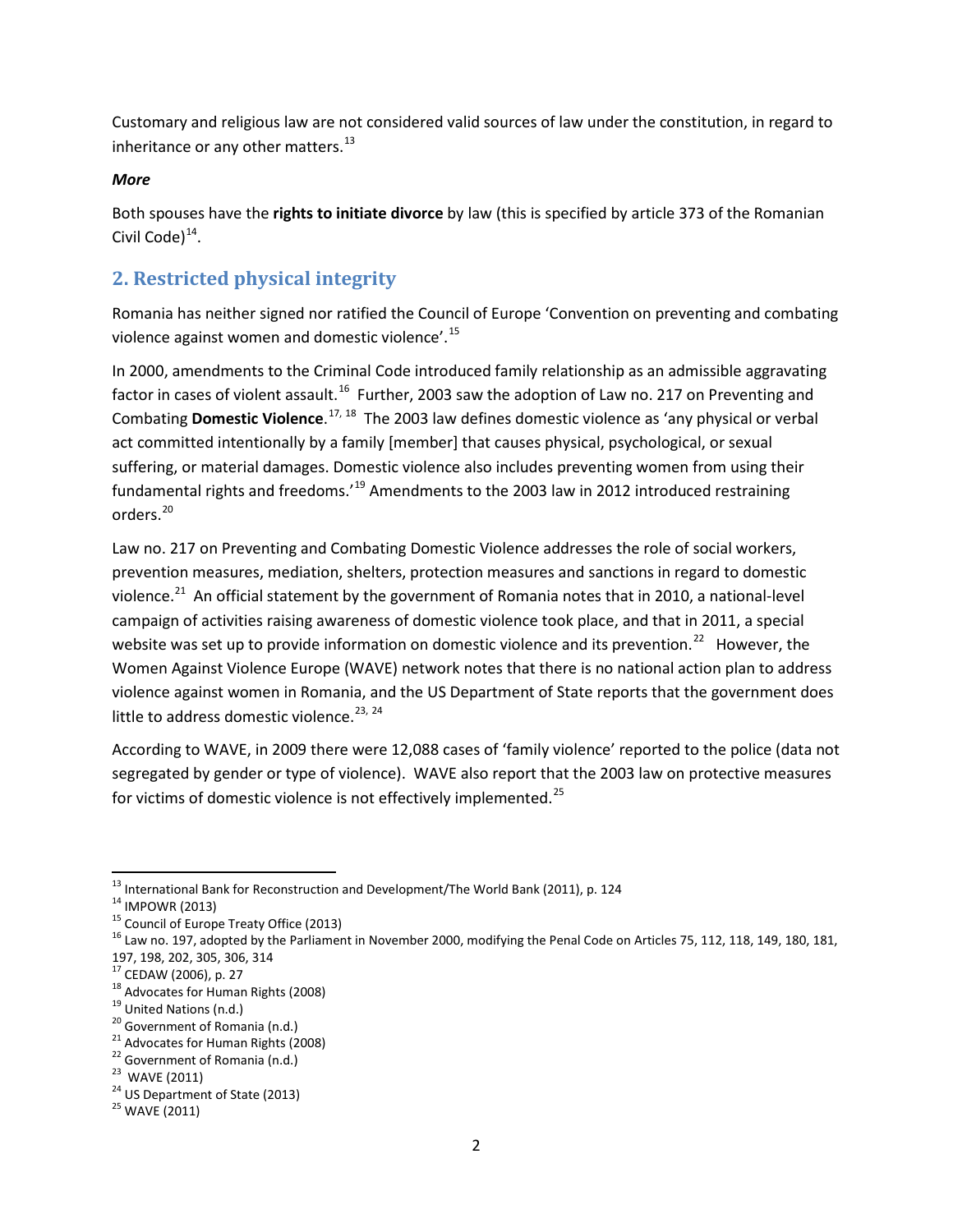According to a report by the Council of Europe, domestic violence is still seen by many police officers as a 'family matter', and they are reluctant to intervene. $^{26}$  $^{26}$  $^{26}$ 

**Rape** is a criminal offence under Article 218 of the Criminal Code.<sup>[27](#page-2-1)</sup> Spousal rape is not specifically criminalised under Romanian law.[28](#page-2-2)

Clauses regulating 'reparatory marriage' in cases of rape (i.e., allowing the perpetrator to escape prosecution by marrying the victim) were removed from the Criminal Code in 2000.<sup>[29](#page-2-3)</sup>

According to the United Nations Office on Drugs and Crime, in 2009, there were 1007 cases of rape registered with the police.<sup>[30](#page-2-4)</sup> In 2012, there were 895 cases of rape.<sup>[31](#page-2-5)</sup>

Women are reluctant to report incidents of sexual violence, according to a report by the Council of Europe.<sup>[32](#page-2-6)</sup> It is apparently difficult to prosecute rape cases because prosecution requires medical evidence and witnesses, and / or the active cooperation of the victim. Most rapists avoid imprisonment because their victims do not report the rape, or withdraw their complaint.<sup>[33,](#page-2-7) [34](#page-2-8)</sup>

Regarding the conviction rates, the Ministry of Justice published several reports (in accordance with annual statistics of rape cases convicted between 2006 and 2011). For example, there were 416 convictions in 2008, 387 in 2009, 643 in 2010 and 283 in 2011.<sup>[35](#page-2-9)</sup>

While there is no specific law addressing **sexual harassment**, sexual harassment in the workplace is addressed under Law 202/2002 on Equal Opportunities and Treatment for Women and Men. The offence is also included under the Criminal Code, in regard to the exploitation of a position of authority in the workplace to obtain sexual favours.  $36, 37, 38$  $36, 37, 38$  $36, 37, 38$  $36, 37, 38$  $36, 37, 38$ 

Law 202/2002 lays out the responsibilities of employers in regard to protecting employees from sexual harassment, and stipulates penalties and disciplinary sanctions.<sup>39</sup> The "Say No to Sexual harassment!" campaign ran in 2006-2007, raising awareness of sexual harassment in the workplace and providing guidance to employers.<sup>[40](#page-2-14)</sup> It does not appear that there have been any similar campaigns since.<sup>[41](#page-2-15)</sup>

The US Department of State notes that public awareness of sexual harassment is low.<sup>[42](#page-2-16)</sup> Research carried out prior to the "Say No to Sexual harassment!" campaign found that very few women were aware of legal protections available to them in regard to sexual harassment, or could identify when

<span id="page-2-0"></span>

<span id="page-2-1"></span>

<span id="page-2-2"></span>

<span id="page-2-3"></span>

<span id="page-2-5"></span><span id="page-2-4"></span>

<sup>&</sup>lt;sup>26</sup> Council of Europe (2009), p. 71<br>
<sup>27</sup> Council of Europe (2009), p. 67<br>
<sup>28</sup> Council of Europe (2009), p. 67<br>
<sup>29</sup> Council of Europe (2009), p. 68<br>
<sup>30</sup> United Nations Office on Drugs and Crime (2010)<br>
<sup>31</sup> Romanian P

<span id="page-2-6"></span>

<span id="page-2-8"></span><span id="page-2-7"></span>

<span id="page-2-9"></span>

<span id="page-2-10"></span>

<span id="page-2-11"></span>

<span id="page-2-12"></span>

<span id="page-2-13"></span>

<span id="page-2-14"></span>

<span id="page-2-15"></span>

<span id="page-2-16"></span>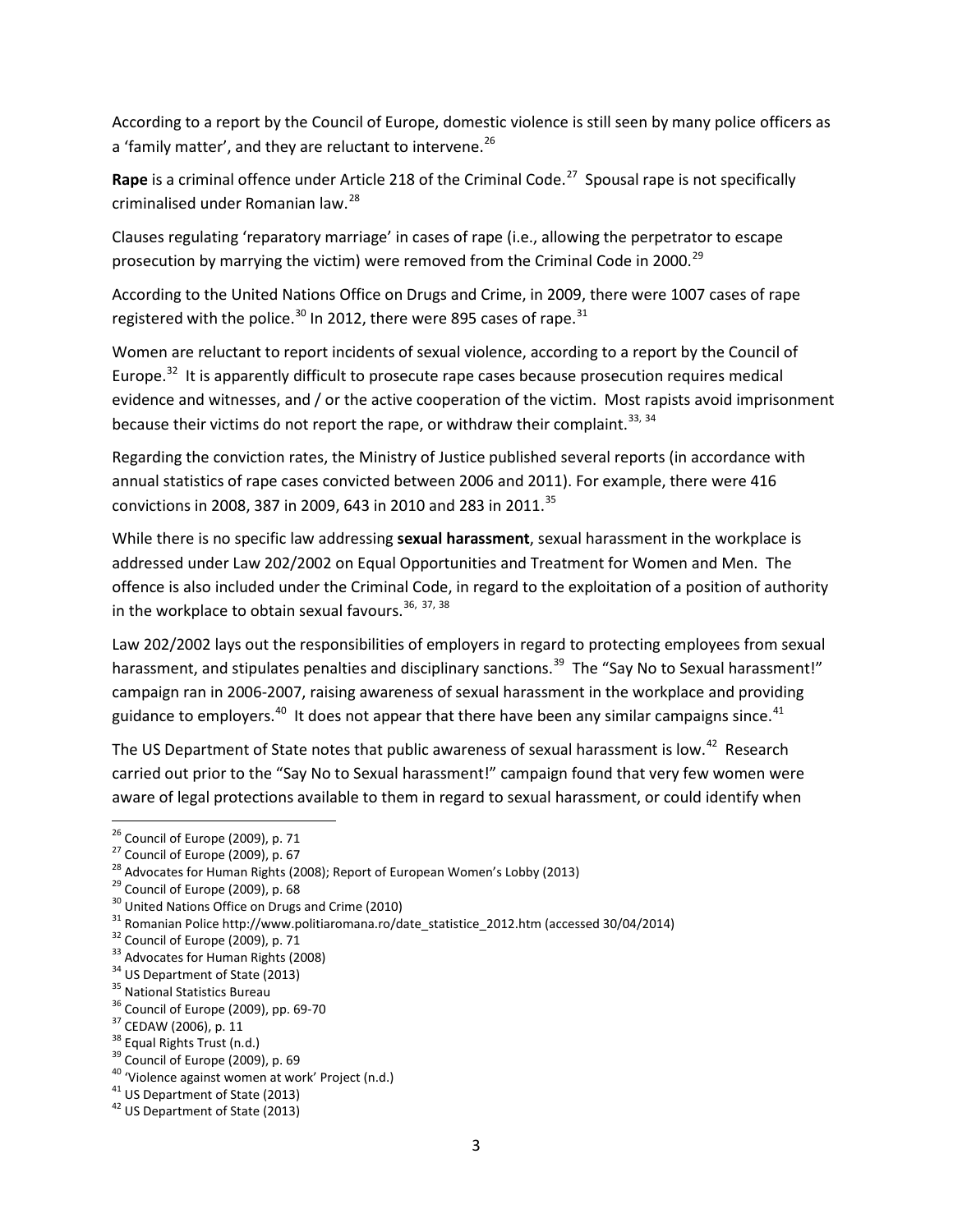sexual harassment had taken place. While one out of nine respondents to the survey felt that they had experienced sexual harassment, very few had made an official complaint.<sup>43</sup>

#### *More*

**Abortion** is available on demand in Romania.<sup>44</sup>

### **3. Son bias**

For 2013-2014, the male/female **sex ratio** for the working age population (15-64) in Romania was 1.0 while the sex ratio at birth was  $1.06<sup>45</sup>$  $1.06<sup>45</sup>$  $1.06<sup>45</sup>$ 

#### *More*

Gross enrolment ratios at both the primary and secondary levels are equal. According to a 2014 report by UNICEF, gross primary school enrolment ratios (females as a % of males) were 99% at the primary level and 99% at the secondary level.<sup>[46](#page-3-3)</sup>

## **4. Restricted resources and assets**

Women and men have the same rights to own and **access land and property other than land** in Romania. These rights are protected under the Constitution (Article 44) and the Civil Code.<sup>[47](#page-3-4)</sup>

Under the Civil Code, all property obtained prior to marriage remains under the ownership of the individual spouse. The default property regime is 'community of goods', i.e., any assets acquired during the marriage are the joint property of both spouses and can only be sold with their joint consent. However, couples can opt for an alternative property regime when they marry, if they wish. $48$ 

Customary and religious law are not considered valid sources of law under the constitution, in regard to land and property rights or any other matters.<sup>[49](#page-3-6)</sup>

According to the UN Food and Agricultural Organization (FAO), 29.8% of agricultural holdings are owned by women in Romania. [50](#page-3-7) 

It appears that land grabbing (i.e. the effective compulsory purchase of land at below-market rates for development by foreign companies) is becoming an increasing problem in Romania.<sup>51</sup>

Women and men have equal rights to apply for **credit and bank loans**, under the Civil Code (Articles 37, 38), Antidiscrimination Act (2000) and the Law on Equal Opportunities and Treatment for Women and Men. There are no reports of women experiencing discrimination in accessing credit.<sup>[52](#page-3-9)</sup> However, it is

<span id="page-3-1"></span><span id="page-3-0"></span>

<span id="page-3-2"></span>

<span id="page-3-3"></span>

<span id="page-3-4"></span>

<span id="page-3-5"></span>

<span id="page-3-6"></span>

<span id="page-3-8"></span><span id="page-3-7"></span>

<sup>&</sup>lt;sup>43</sup><br><sup>44</sup> United Nations Department of Economic and Social Affairs, Population Division (2013)<br><sup>45</sup> CIA (2013)<br><sup>46</sup> UNICEF (2014), p. 73<br><sup>46</sup> American Bar Association (2013)<br><sup>48</sup> American Bar Association (2013)<br><sup>48</sup> Americ

<span id="page-3-9"></span>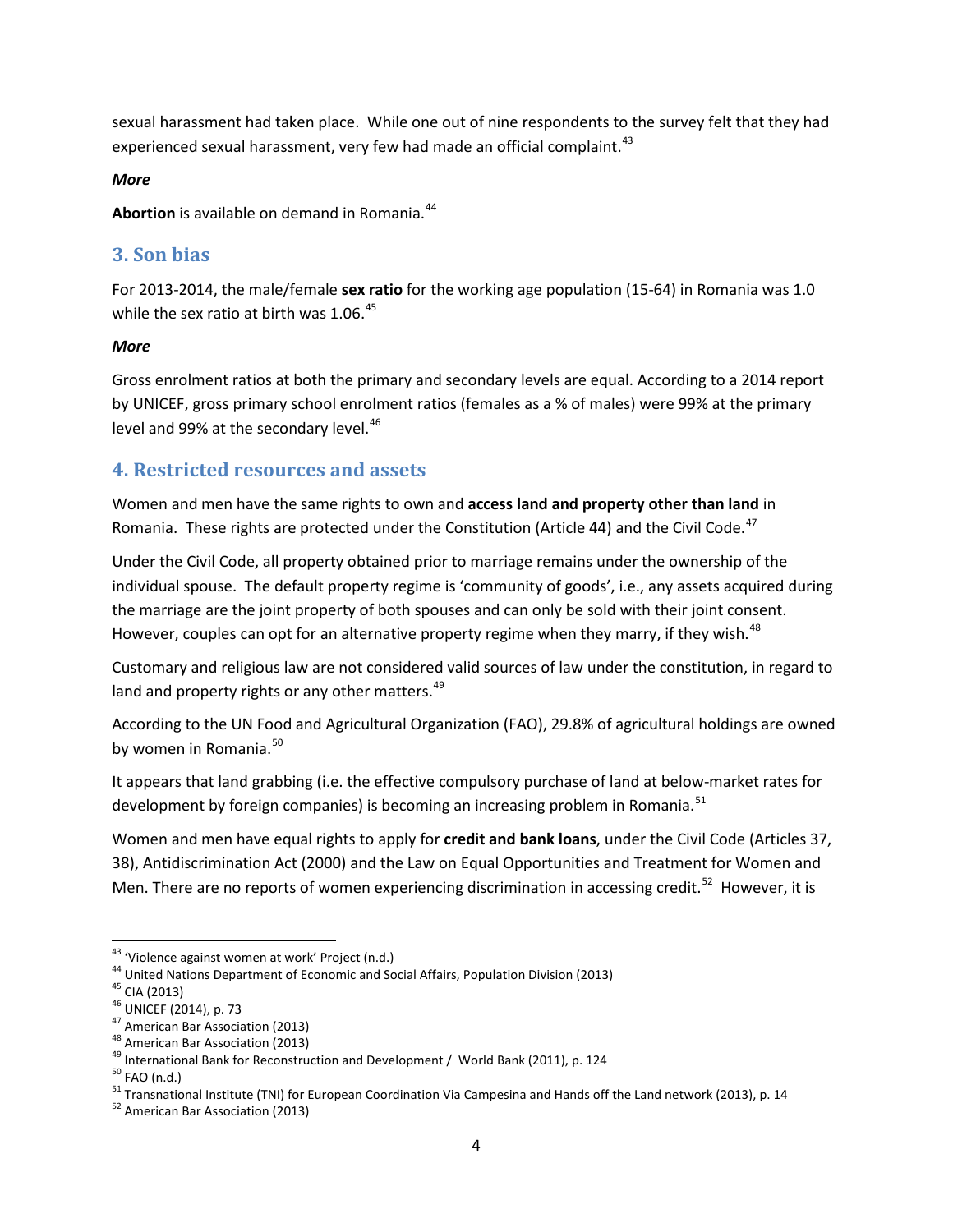reported that it is difficult for people on low incomes to obtain credit because of the high interest rates charged by banks. $53$ 

According to data held by the World Bank, 41% of adult women in Romania had a bank account in 2011, compared to 49% of men.  $54$ 

The 2006 CEDAW report includes information on government programmes to provide credit to Roma women to start or support small businesses.<sup>[55](#page-4-2)</sup>

According to the Microfinance Information Exchange, women accounted for 14.14% of recipients of micro-credit in 2012.<sup>[56](#page-4-3)</sup>

## **5. Restricted civil liberties**

There are no legal restrictions on women's free **access to public space** in Romania. The Constitution and the Civil Code guarantee freedom of movement, and the right to choose one's place of residence.<sup>[57](#page-4-4)</sup>

As members of the wider Roma population, Roma women face de facto restrictions on where they can live. Roma communities have been forcibly evicted to segregated areas with inadequate infrastructure, according to Amnesty International and Human Rights Watch.<sup>[58,](#page-4-5) [59](#page-4-6)</sup> Roma girls also face discrimination in access to education.<sup>[60](#page-4-7)</sup>

Discrimination and violence against members of the lesbian, gay, bisexual, transgender, and intersex community negatively impacts on the free access to public space of lesbian, bisexual, transgender, and intersex women. Lesbian women quoted in one report spoke of experiencing physical assault following disclosure of their sexual orientation, or stated that they were reluctant to participate in public events (such as gay pride) for fear of experiencing violence. $61$ 

There have also been reports of women living with HIV being denied access to health care services.<sup>[62](#page-4-9)</sup>

There are currently no **quotas** in place to promote women's political participation, at national or sub-national level.<sup>[63](#page-4-10)</sup>

At the international level, the Mediterranean Institute of Gender Studies is coordinating a new programme entitled "European Campaign For Parity Democracy and Active European Citizenship: No Modern European Democracy without Gender Equality". This project is led in partnership with the European Women's Lobby (EWL) and its European wide 50/50 campaign and the Women Employment Information Centre (Lithuania), the Forum 50% (Czech Republic) and the Romanian Women's Lobby

<span id="page-4-3"></span>

<span id="page-4-0"></span>

<span id="page-4-1"></span>

<span id="page-4-2"></span>

<span id="page-4-4"></span>

<span id="page-4-5"></span>

<span id="page-4-6"></span>

<span id="page-4-8"></span><span id="page-4-7"></span>

 $\begin{array}{l} \vspace{2mm}^{53} \text{EBRD (2010)}\\ \vspace{2mm}^{54} \text{ World Bank (n.d.)}\\ \vspace{2mm}^{55} \text{ CEDAW (2006), p. 26}\\ \vspace{2mm}^{56} \text{ Microfinance Information Exchange (2013)}\\ \vspace{2mm}^{57} \text{ IMPWR (2013)}\\ \vspace{2mm}^{58} \text{Ammetry International (2013)}\\ \vspace{2mm}^{59} \text{Human Rights Watch (2013), p. 438}\\ \vspace{2mm}^{60} \text{ (ERRC) (2011), p. 32}\\ \vspace{2mm}$ 

<span id="page-4-9"></span>

<span id="page-4-10"></span>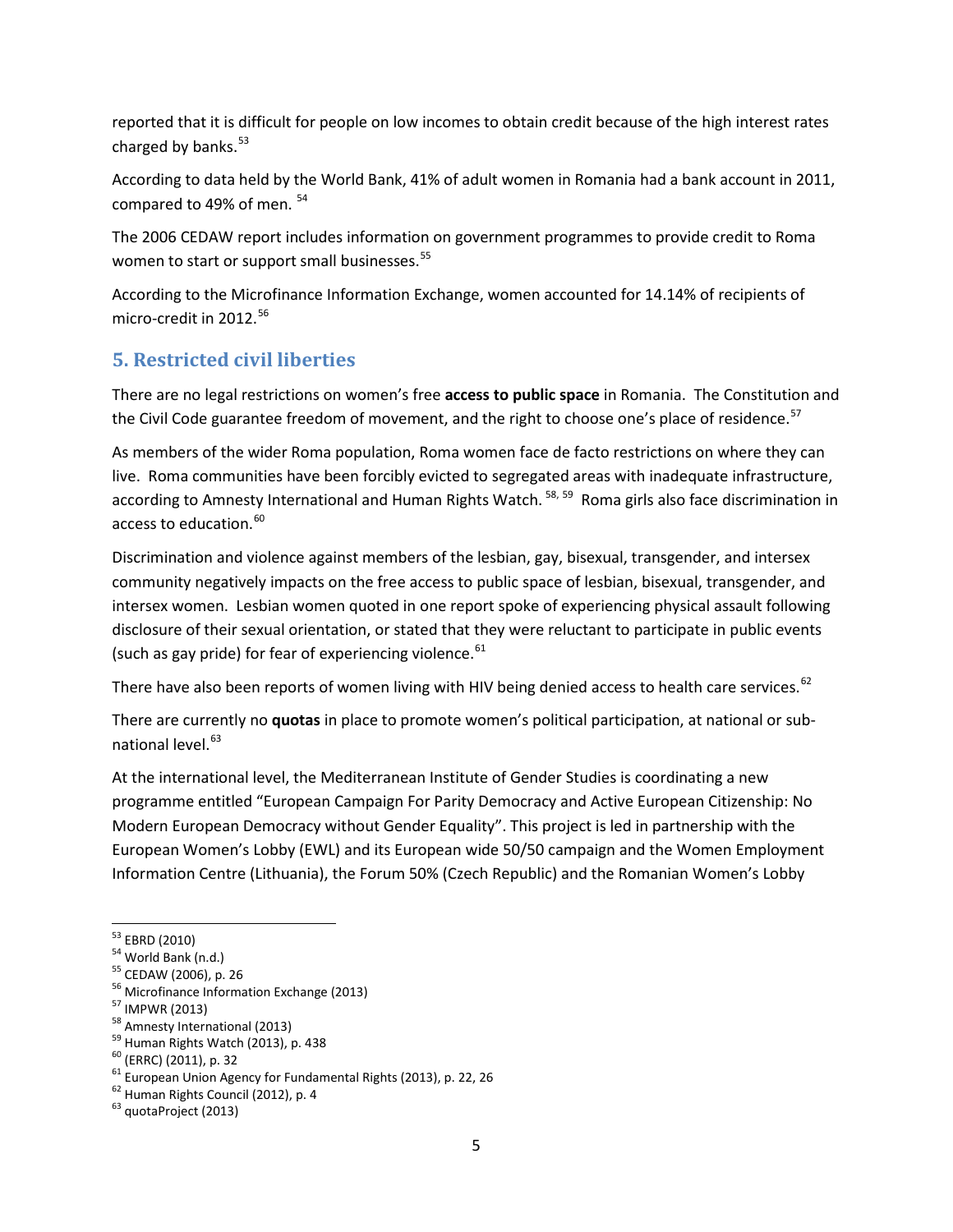(Romania). The project is funded by the European Commission Fundamental Rights and Citizenship 2012 programme.<sup>[64](#page-5-0)</sup>

#### *More*

**Media** monitoring carried out in Romania in 2010 found that women were the subject of news items in 32% of cases, across all media forms. Women were underrepresented as experts and commentators in most subject areas of current affairs, with the exception of items on celebrities, sport, and arts and culture. In broadcast media, women were the majority of presenters (69%) and reporters (59%).  $65$ 

Concerning **workplace rights**, discrimination in employment on the basis of gender is prohibited under Article 5 of the Labour Code.<sup>[66](#page-5-2)</sup>

Pregnant women are entitled to take up to 126 days of paid **maternity leave**. While on maternity leave, women receive 85% of their salary. Maternity leave is financed through the state health insurance budget.<sup>67</sup>

<span id="page-5-2"></span>

<span id="page-5-3"></span>

<span id="page-5-1"></span><span id="page-5-0"></span><sup>&</sup>lt;sup>64</sup> European Parity Democracy<br><sup>65</sup> Global Media Monitoring Project (2010), p. 67, 69, 73-74<br><sup>66</sup> American Bar Association (2013)<br><sup>67</sup> Emergency Ordinance No. 158/2005 on the social health insurance leaves and indemnities (2011)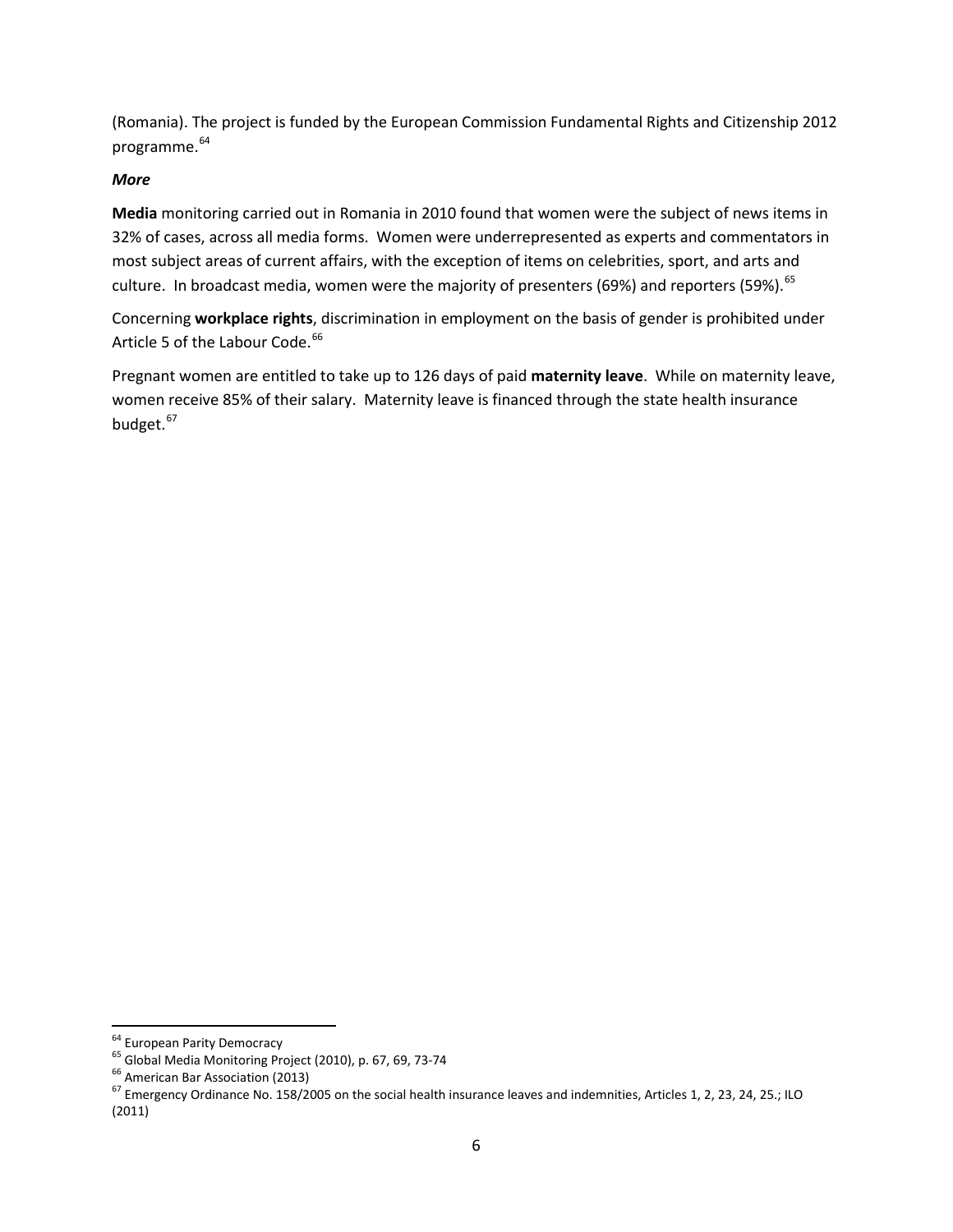### **Sources**

'Violence against women at work' Project (n.d.) 'Say NO to Sexual Harassment!', [http://www.violence](http://www.violence-against-women.eu/good-practices/romania-sexual-harassment.html)[against-women.eu/good-practices/romania-sexual-harassment.html](http://www.violence-against-women.eu/good-practices/romania-sexual-harassment.html) (accessed 7 August 2013).

2013 EWL Barometer on Rape – Report of European Women's Lobby, Romania section, [http://www.womenlobby.org/publications/reports/article/2013-ewl-barometer-on-rape](http://www.womenlobby.org/publications/reports/article/2013-ewl-barometer-on-rape-report?lang=de)[report?lang=de](http://www.womenlobby.org/publications/reports/article/2013-ewl-barometer-on-rape-report?lang=de) (accessed 30/04/2014).

Advocates for Human Rights (2008) Violence Against Women in Romania, <http://www.stopvaw.org/Romania2> (accessed 7 August 2013).

American Bar Association (2013) International Models Project on Women's Rights (IMPWR), <http://www.impowr.org/> (accessed 7 August 2013).

Amnesty International (2013) *Amnesty International Report 2013: State of the World's Human Rights,*  Amnesty International, London.

CEDAW (2006) Consideration of reports submitted by States parties under article 18 of the Convention on the Elimination of All Forms of Discrimination against Women Sixth periodic report of States parties Romania, CEDAW/C/ROM/6, CEDAW, New York.

Central Intelligence Agency (CIA) (2013a) The World Factbook: Sex Ratio, Washington, DC: CIA, online edition [\(https://www.cia.gov/library/publications/the-world-factbook/fields/2018.html](https://www.cia.gov/library/publications/the-world-factbook/fields/2018.html) - accessed 8 April 2014).

Ciocoiu, Paul (2011) 'Gender equality missing from Romania's public debate', *SE Times,* 20 June 2011, [http://www.setimes.com/cocoon/setimes/xhtml/en\\_GB/features/setimes/features/2011/06/20/featur](http://www.setimes.com/cocoon/setimes/xhtml/en_GB/features/setimes/features/2011/06/20/feature-02) [e-02](http://www.setimes.com/cocoon/setimes/xhtml/en_GB/features/setimes/features/2011/06/20/feature-02) (accessed 7 August 2013).

Council of Europe (2009) 'Legislation in the Member States of the Council of Europe in the field of violence against women, volume II: Moldova to United Kingdom', Council of Europe Directorate General of Human Rights and Legal Affairs, Strasbourg.

Council of Europe Treaty Office (2013) 'Council of Europe Convention on preventing and combating violence against women and domestic violence CETS No.: 210: Chart of signatures and ratifications', <http://www.conventions.coe.int/Treaty/Commun/ChercheSig.asp?NT=210&CM=&DF=&CL=ENG> (accessed 15 July 2013).

Countries and their cultures (n.d.) Romania,<http://www.everyculture.com/No-Sa/Romania.html> (accessed 7 August 2013).

Equal Rights Trust (n.d.) Romania: Art. 203 of the Romanian Penal Code, regulating sexual harassment, <http://www.equalrightstrust.org/view-subdocument/index.htm?id=579> (accessed 7 August 2013).

European Bank for Reconstruction and Development (EBRD) (2010) 'Romania Micro Credit Facility', EBRD, Bucharest,<http://www.ebrd.com/pages/sector/financial/micro/romania.shtml> (accessed 7 August 2013).

European Parity Democracy[. http://paritydemocracy.eu/rowl/](http://paritydemocracy.eu/rowl/) (accessed 30/04/2014).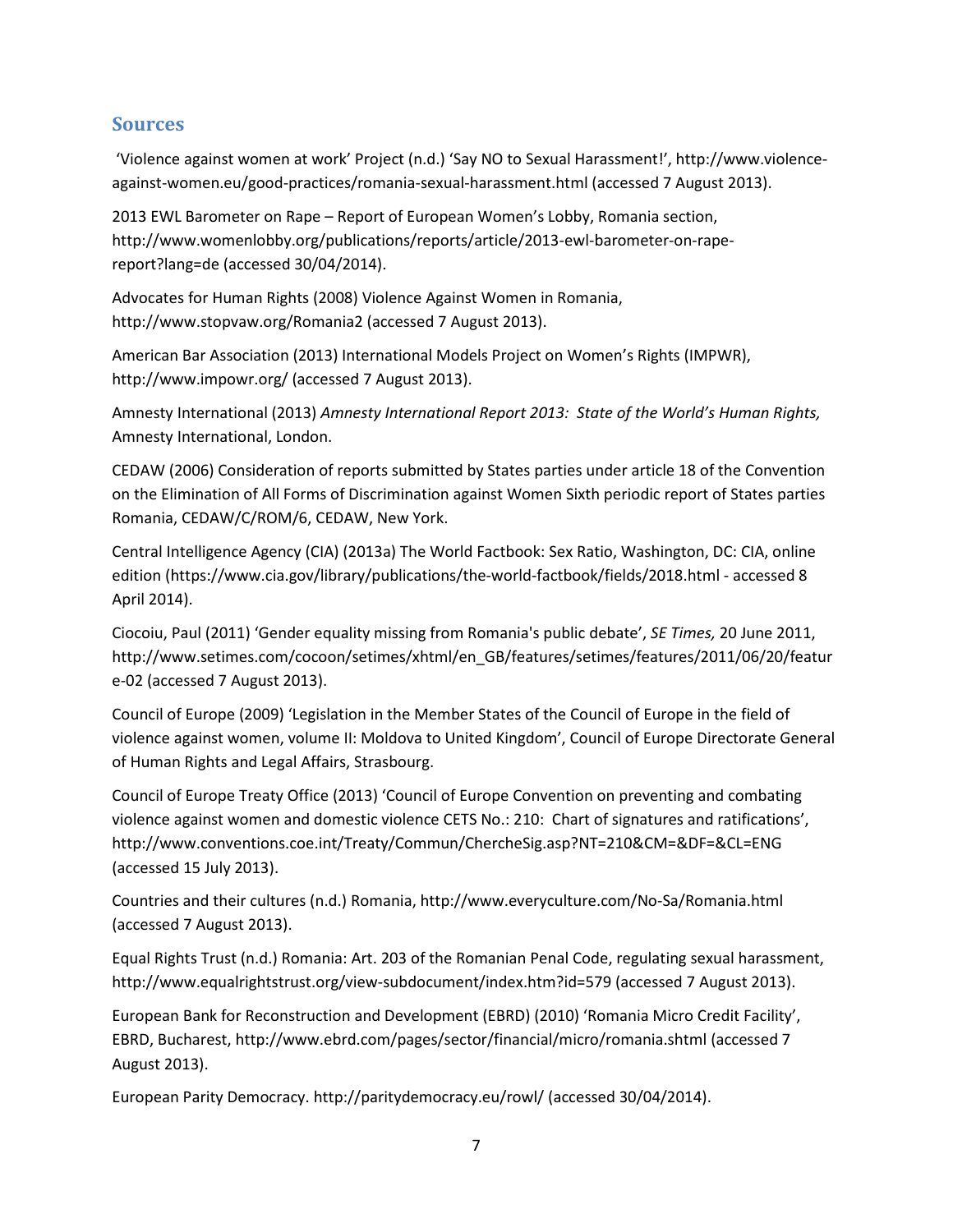European Roma Rights Centre (ERRC) (2011) 'ERRC Submission to the Joint CEDAW-CRC General Recommendation / Comment on Harmful Practices: Child Marriages among Roma', ERRC, Budapest.

European Roma Rights Centre (ERRC) (2011) 'Romania Country Profile 2010-2011', ERRC, Budapest.

Food and Agricultural Organization (FAO) (n.d.) Female land ownership database, FAO Economic and Social Development Department, [http://www.fao.org/economic/es-policybriefs/multimedia0/female](http://www.fao.org/economic/es-policybriefs/multimedia0/female-land-ownership/en/)[land-ownership/en/](http://www.fao.org/economic/es-policybriefs/multimedia0/female-land-ownership/en/) (accessed 7 August 2013).

Global Media Monitoring Project (2010) *Who Makes the News? Global Media Monitoring Project 2010,*  World Association for Christian Communication, Toronto.

Government of Romania (n.d.) 'Delegation of Romania Right of reply to the US statement – Session 9', downloaded at<http://www.osce.org/odihr/95140> (accessed 7 August 2013).

Human Rights Council (2012) Summary prepared by the Office of the High Commissioner for Human Rights in accordance with paragraph 5 of the annex to Human Rights Council resolution 16/21 Romania, A/HRC/WG.6/15/ROU/3, UN General Assembly Human Rights Council, Geneva.

Human Rights Watch (2013) *World Report 2013: Events of 2012,* Human Rights Watch, New York

IMPOWR (2013), Current Legal Framework: Divorce in Romania, [http://www.impowr.org/content/current-legal-framework-divorce-romania.](http://www.impowr.org/content/current-legal-framework-divorce-romania)

International Bank for Reconstruction and Development / World Bank (2011) *Women, Business and the Law 2012: Removing Barriers to Economic Inclusion. Measuring gender parity in 141 economies*, IBRD / World Bank, Washington, D.C.

International Labour Organization (ILO) (2011) Database of Conditions of Work and Employment Laws: Romania,

[http://www.ilo.org/dyn/travail/travmain.sectionReport1?p\\_lang=en&p\\_countries=RO&p\\_sc\\_id=2000&p](http://www.ilo.org/dyn/travail/travmain.sectionReport1?p_lang=en&p_countries=RO&p_sc_id=2000&p_year=2011&p_structure=3) [\\_year=2011&p\\_structure=3](http://www.ilo.org/dyn/travail/travmain.sectionReport1?p_lang=en&p_countries=RO&p_sc_id=2000&p_year=2011&p_structure=3) (accessed 7 August 2013).

International Models Project on Women's Rights (IMPWR) (2013) Current Legal Framework: Mobility, choice of residence in Romania, [http://www.impowr.org/content/current-legal-framework-mobility](http://www.impowr.org/content/current-legal-framework-mobility-choice-residence-romania)[choice-residence-romania](http://www.impowr.org/content/current-legal-framework-mobility-choice-residence-romania) (accessed 7 August 2013).

Microfinance Information Exchange (2013) Database - [http://reports.mixmarket.org/crossmarket#](http://reports.mixmarket.org/crossmarket) (accessed 21 June 2013).

National Statistics Bureau. [http://www.insse.ro/cms/files/Anuar%20statistic/22/22%20Justitie\\_ro.pdf](http://www.insse.ro/cms/files/Anuar%20statistic/22/22%20Justitie_ro.pdf) (accessed 30/04/2014).

quotaProject (2013) Global Database of Quotas for Women – Romania, <http://www.quotaproject.org/uid/countryview.cfm?ul=en&country=189> (accessed 7 August 2013).

Successions in Europe (2012) Romania: In the absence of a will, who inherits and how much?, Successions in Europe: Succession law in 27 countries in Europe[, http://www.successions](http://www.successions-europe.eu/en/romania/topics/in-the-absence-of-a-will_who-inherits-and-how-much/)[europe.eu/en/romania/topics/in-the-absence-of-a-will\\_who-inherits-and-how-much/](http://www.successions-europe.eu/en/romania/topics/in-the-absence-of-a-will_who-inherits-and-how-much/) (accessed 7 August 2013).